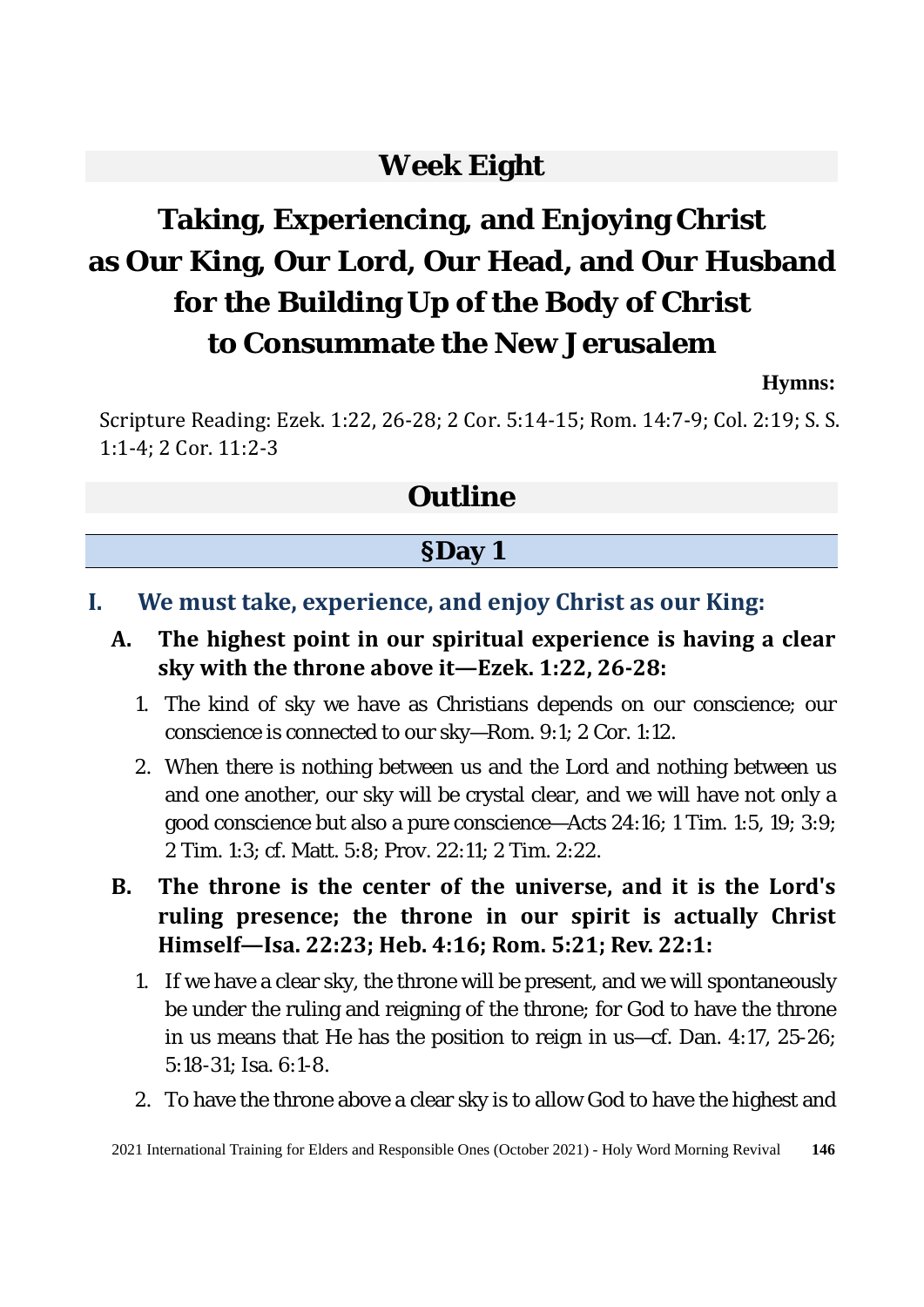most prominent position in our Christian life; in our spiritual experience, to reach the point of having the throne above a clear sky means that in everything we are completely submissive to God's authority and administration.

- **C. In Ezekiel 1:26 "the likeness of the throne" is "like the appearance of a sapphire stone"; a sapphire stone is blue in color, which is a heavenly color, indicating the heavenly situation, atmosphere, and condition of God's ruling presence—Exo. 24:10.**
- **D. God desires to manifest Himself through man and to reign through man; He wants man to express Him and to exercise His authority; God's complete salvation is for us to be saved in life and to reign in life by the abundance of grace and of the gift of righteousness—Gen. 1:26; Rev. 11:15; 3:21; 22:3-5; Rom. 5:17, 21.**

#### **§Day 2**

#### **II. We must take, experience, and enjoy Christ as our Lord:**

- **A. We must be people who live to the Lord, not merely for the Lord—2 Cor. 5:9, 14-15:** 
	- 1. For the love of Christ to constrain us means that it forcibly limits us and shuts us up to one line and purpose, as in a narrow, walled road; in such a way the apostles were constrained to no longer live to themselves but to the Lord—vv. 14-15.
	- 2. To live to ourselves means that we are under our own control, direction, and governing and that we care for our own aims and goals; but the apostles were determined to gain the honor of being well pleasing to the Lord by living to Him—vv. 9, 14-15; Col. 1:10; Heb. 11:5-6.
	- 3. The love of Christ constrains us to live to the Lord; to live to the Lord means that we are absolutely under the Lord's control, direction, and governing and that we want to fulfill His requirements, satisfy His desires, and complete what He intends.
	- 4. Paul sought to please the Lord not by doing a work but by living to Him in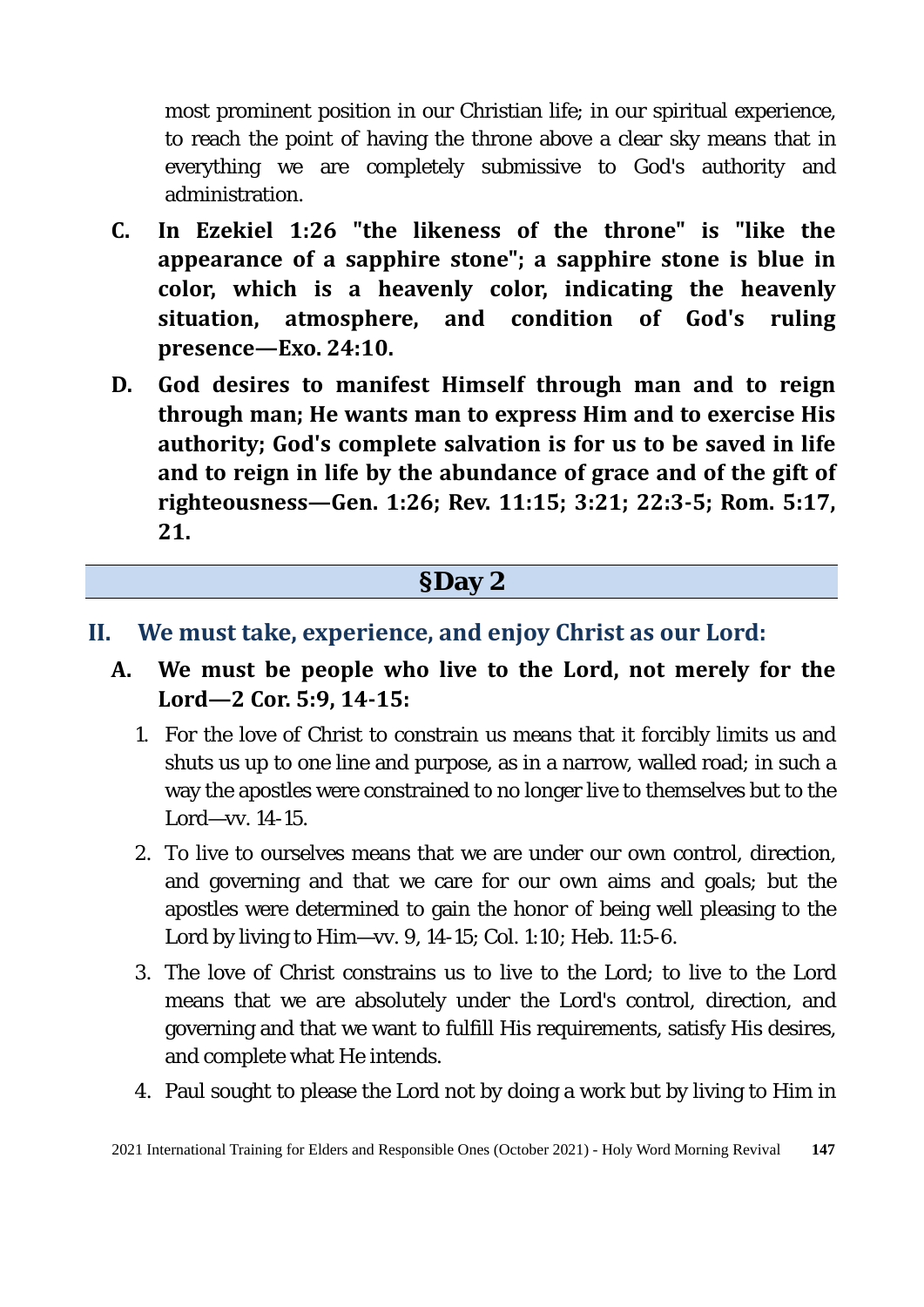every aspect of his daily life; likewise, we today should not seek to please ourselves but seek to please the Lord by living to Him; all that we do must be to Him.

- **B. "Whether we live, we live to the Lord, and whether we die, we die to the Lord. Therefore whether we live or we die, we are the Lord's. For Christ died and lived again for this, that He might be Lord..."—Rom. 14:8-9:** 
	- 1. Christ died on the cross for our judicial redemption, and He lives again in resurrection within us for our organic salvation so that He might be our indwelling Lord, the Lord Spirit in our spirit, as the One who rules within us.

#### **§Day 3**

- 2. Because we have been bought with the price of the precious blood of Christ, "we are the Lord's" (v. 8), and we should continually exalt Him as Lord, giving Him the first place in our life and in our work; we are those who labor in the Lord for the work of the Lord, which is the work of the ministry to build up the organic Body of Christ—1 Cor. 6:19-20; 15:58; 16:10; Eph. 4:11-12.
- **C. "We do not preach ourselves but Christ Jesus as Lord, and ourselves as your slaves for Jesus' sake" (2 Cor. 4:5); among the believers, besides Christ there should be no other lord; all should be servants, even slaves (1 Pet. 5:3; Matt. 20:26-27; 23:10-11).**
- **III. We must take, experience, and enjoy Christ as our Head:**
	- **A. Our being headed up in Christ rescues us from the heap of the universal collapse in death and darkness, which was caused by the rebellion of the angels and the rebellion of man; the believers participate in Christ's heading up by being willing to be headed up in the church life, by growing in life, and by living under Christ's light—Eph. 1:10; John 1:4; Rev. 21:23-25; Eph. 5:8-9.**
	- **B. To hold Christ as the Head is not only to take Him as our unique**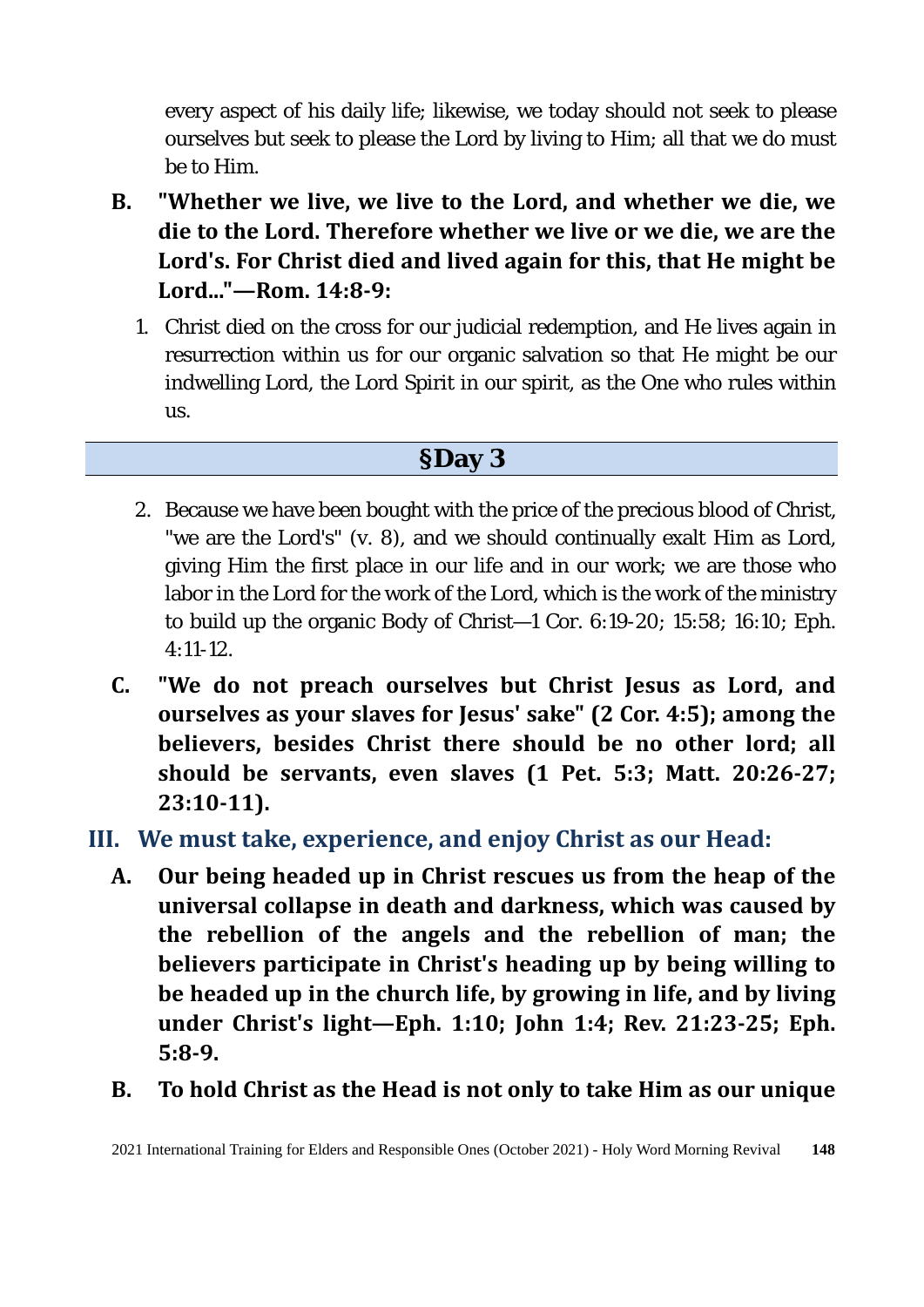**authority but also to stay intimately connected to Him so that His riches and life supply are dispensed into our being to cause us to grow with the growth of God, growing up into Him in all things and functioning out from Him so that all the Body causes the growth of the Body unto the building up of itself in love—Col. 2:19; Eph. 4:15-16.** 

#### **§Day 4**

- **C. God's surpassingly great power that is presently being transmitted into us is the transcending Christ Himself as the fourfold power of the Triune God (1 Cor. 1:24); the normal, genuine, proper, and real church comes out of this great fourfold power—resurrecting power, ascending power, subjecting power, and heading-up power—for the building up of the church as His Body (Eph. 1:19-23):** 
	- 1. To the church (v. 22) indicates that the divine power, which includes all that the Triune God has passed through, has been installed into us once for all and is being transmitted into us continually, causing us to enjoy Christ richly and to have the proper church life with the reality of the Body of Christ.
	- 2. The transmitting of the transcending Christ is to transfuse into the church, the Body of Christ, what the Triune God has accomplished, attained, and obtained in Christ; this is not only for producing the church but also for growing, establishing, and building up the church.
- **D. We must ask the Father to strengthen us into the inner man so that Christ may make His home in our hearts through faith with the power that raised Christ from the dead, that seated Christ at the right hand of God in the heavenlies, that subjected all things under His feet, and that gave Him to be Head over all things to the church—3:16-17; 1:19-23.**
- **E. God is able to do superabundantly above all that we ask or think concerning the church as the Body of Christ, according to this fourfold power that operates in us, so that God is glorified in the church—3:20-21.**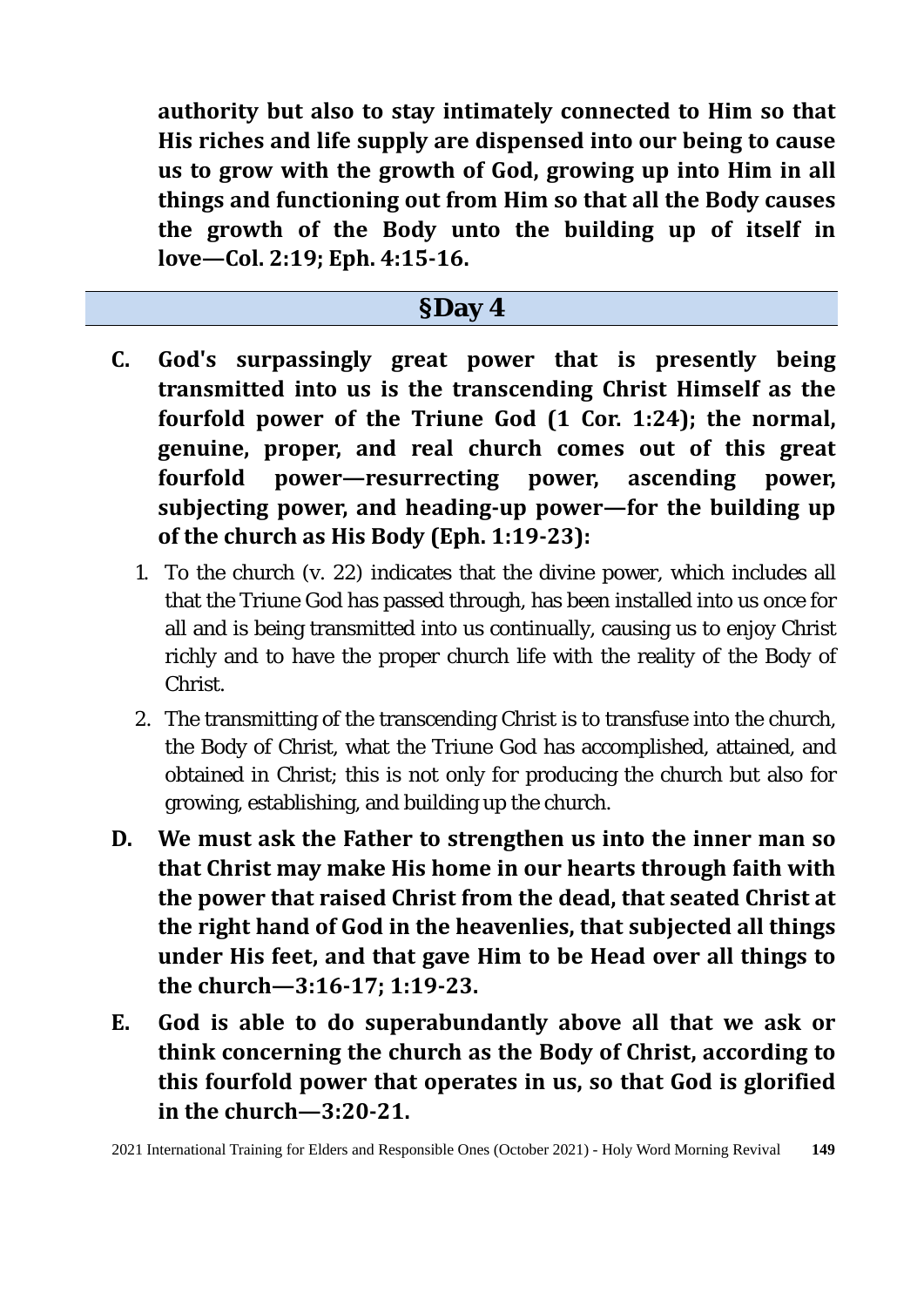- **IV. We must take, experience, and enjoy Christ as our Husband:**
	- **A. The romance in Song of Songs portrays that our relationship with the Lord must be personal—1:4a:** 
		- 1. We must follow the pattern of Abraham, who was the friend of God for the desire of God (2 Chron. 20:7; Isa. 41:8; James 2:23; Gen. 18:1-33), and the pattern of Moses, who was a companion of God for the interests of God (Exo. 33:11).
		- 2. We must follow the pattern of David and Asaph, who sought the shining face of God in and for the house of God—Psa. 27:4, 8; 80:3, 7, 14-19.
		- 3. We must follow the pattern of the Lord Jesus, who lived in the presence of God without ceasing—Acts 10:38c; John 8:29; 16:32.
		- 4. We must follow the pattern of Peter, whose love for the Lord was restored for him to shepherd the Lord's sheep and follow the Lord unto martyrdom without any confidence in his natural strength—21:15-19; Mark 16:7.
		- 5. We must follow the pattern of Paul, who was constrained by the love of Christ to live in the person of Christ as an ambassador of Christ to be well pleasing to Christ—2 Cor. 2:10; 5:9, 14, 20.

#### **B. The romance in Song of Songs portrays that our relationship with the Lord must be affectionate—1:1-2:**

- 1. The Lord who indwells us is our Father, and grace is our mother—Rom. 8:15-16; Gal. 4:24-26; Isa. 66:12-13.
- 2. The Lord who indwells us is our Husband (Matt. 9:15; 2 Cor. 11:2-3) and our Brother (John 20:17; Rom. 8:29).
- 3. The Lord who indwells us is our Friend (Matt. 11:19; John 15:12-17) and our Counselor (Isa. 9:6).
- 4. The Lord who indwells us is our Advocate (1 John 2:1), our Comforter (John 14:16; 16:7, 13), and our Shepherd (Psa. 23:1; 1 Pet. 2:25).

### **§Day 6**

#### **C. The romance in Song of Songs portrays that our relationship with the Lord must be private—1:3-4:**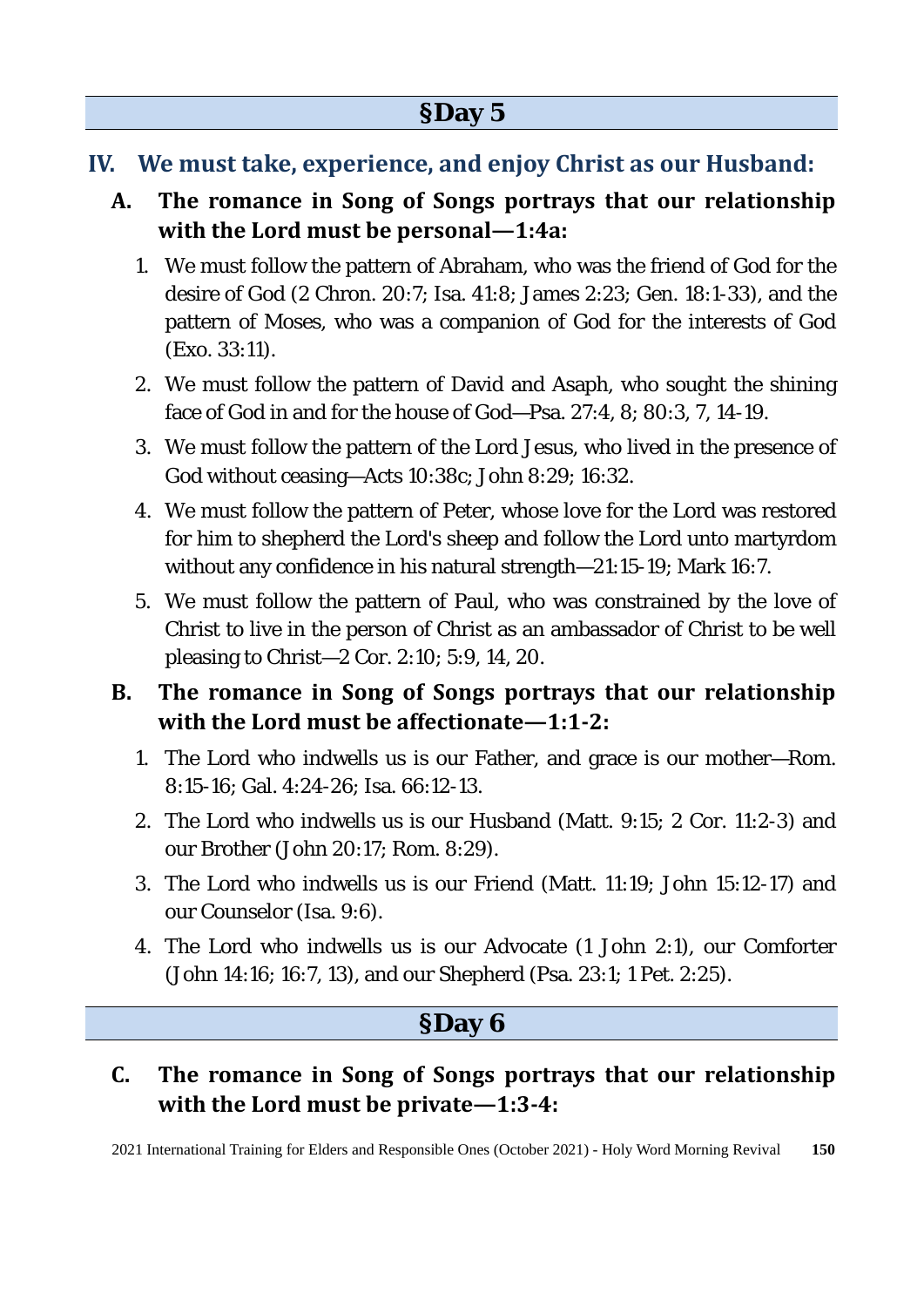- 1. We must contact the Lord and spend time with Him privately in a secret, definite, and prevailing way, opening our entire being to Him for His enlightening and infusing, so that we can glow with God and shine forth God—Matt. 6:6; Exo. 33:11; 2 Cor. 3:16-18; Isa. 60:1, 5a; Matt. 14:22-23; Mark 1:35; Luke 5:16; 6:12; 9:28.
- 2. We must experience and enjoy Christ as our hiding place, our dwelling place, and our secret of sufficiency—Psa. 90:1; 91:1; 31:20; 18:1-5; Phil. 4:7-13.
- 3. We must ask for the counsel of the Lord related to every problem that we encounter; we must bring every matter to the Lord and consider, examine, and determine things before Him and in fellowship with Him—cf. Josh. 9:14.
- 4. In this respect every believer needs to be weak to the extent that he does not have his own ideas, make his own decisions, or take any action related to what he encounters without contacting the Lord and consulting with Him, allowing Him to make the decisions; this is the sweetest living of a Christian—2 Cor. 12:9-10.
- 5. We have no alternative but to fellowship with God in all things, discuss all things with Him, and allow Him to handle all things, speak in all things, and make every decision; it is glorious for a Christian to be dependent on another One—God—at every moment and in every matter—Phil. 4:5-7; Prov. 3:5-6; 2 Cor. 1:8-9.

#### **D. The romance in Song of Songs portrays that our relationship with the Lord must be spiritual—1:4b:**

- 1. Christ visits us spiritually because He is the life-giving Spirit in our spirit; our spirit is the Holy of Holies, the chambers of the pneumatic Christ as the Lord of lords and the King of kings—1 Cor. 15:45b; Rom. 8:16; 1 Cor. 6:17; 2 Tim. 4:22; Rev. 17:14; 19:16.
- 2. In the book of Ephesians, Paul shows that in order to contact Christ and enjoy Christ for the Body of Christ, we must exercise our spirit—1:17; 2:22; 3:5, 16; 4:23; 5:18; 6:18.
- 3. In the book of Romans, Paul stresses that whatever we are (2:29; 8:5-6, 9), whatever we have (vv. 10, 16), and whatever we do toward God (1:9; 7:6; 8:4, 13; 12:11) must be in our spirit.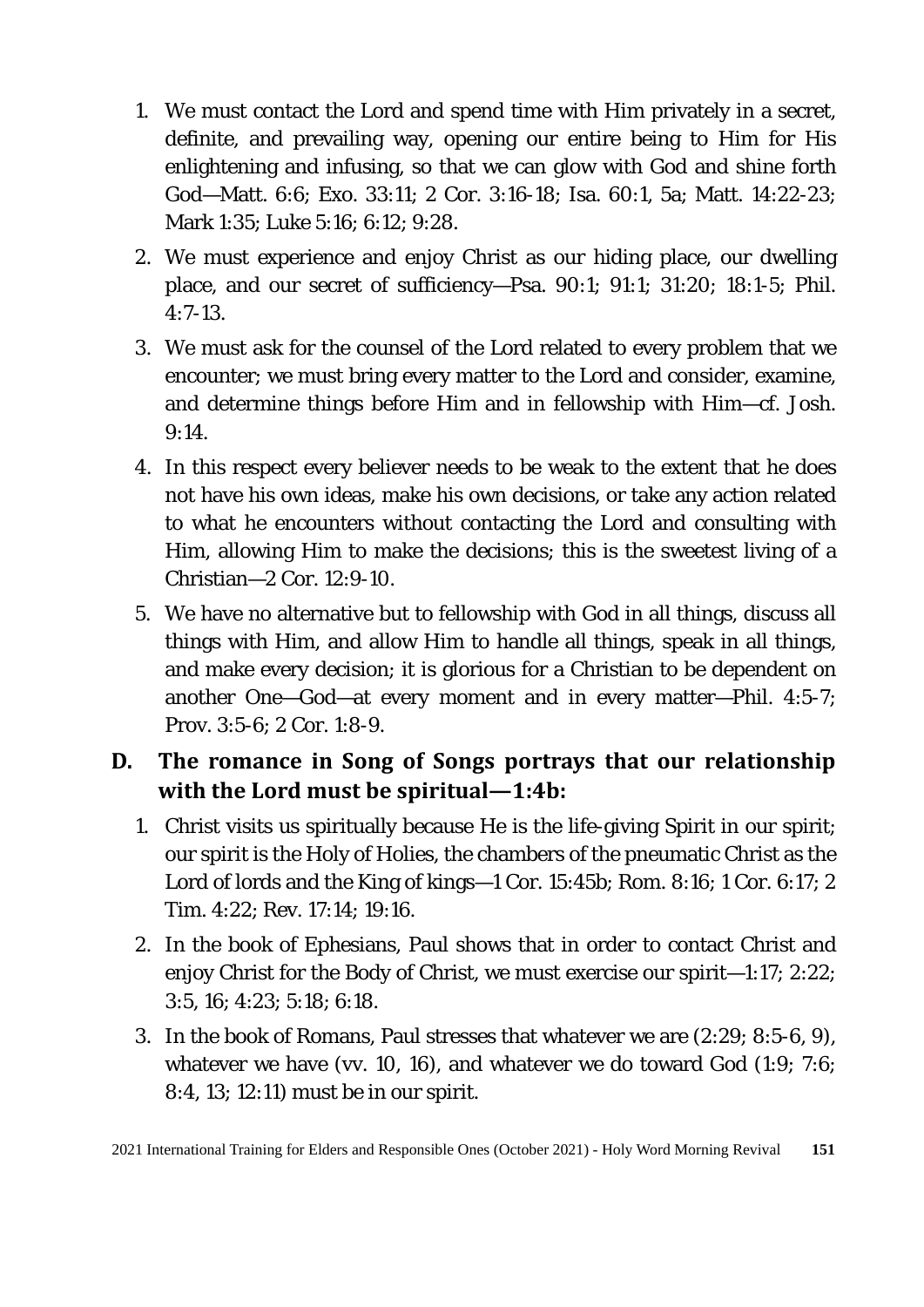- 4. The Father is seeking true worshippers, those who will exercise their spirit to contact God the Spirit by drinking of the living water; to drink of the living water is to render real worship to God—John 4:23-24, 10, 14; 7:37-38; Isa. 12:1-6.
- 5. We must build up the habit of continually exercising our spirit by praying in the Holy Spirit to keep ourselves in the love of God (the Father), awaiting the mercy of our Lord Jesus Christ (the Son at His second coming—2 Tim. 1:16-18) unto eternal life (to become the totality of the eternal life—the New Jerusalem)—Jude 19-21.
- **V. Taking, experiencing, and enjoying Christ as our King, our Lord, our Head, and our Husband is for the building up of the church as the Body of Christ to consummate the New Jerusalem—Matt. 16:18; Eph. 4:11-12, 16; Rev. 19:7; 21:2.**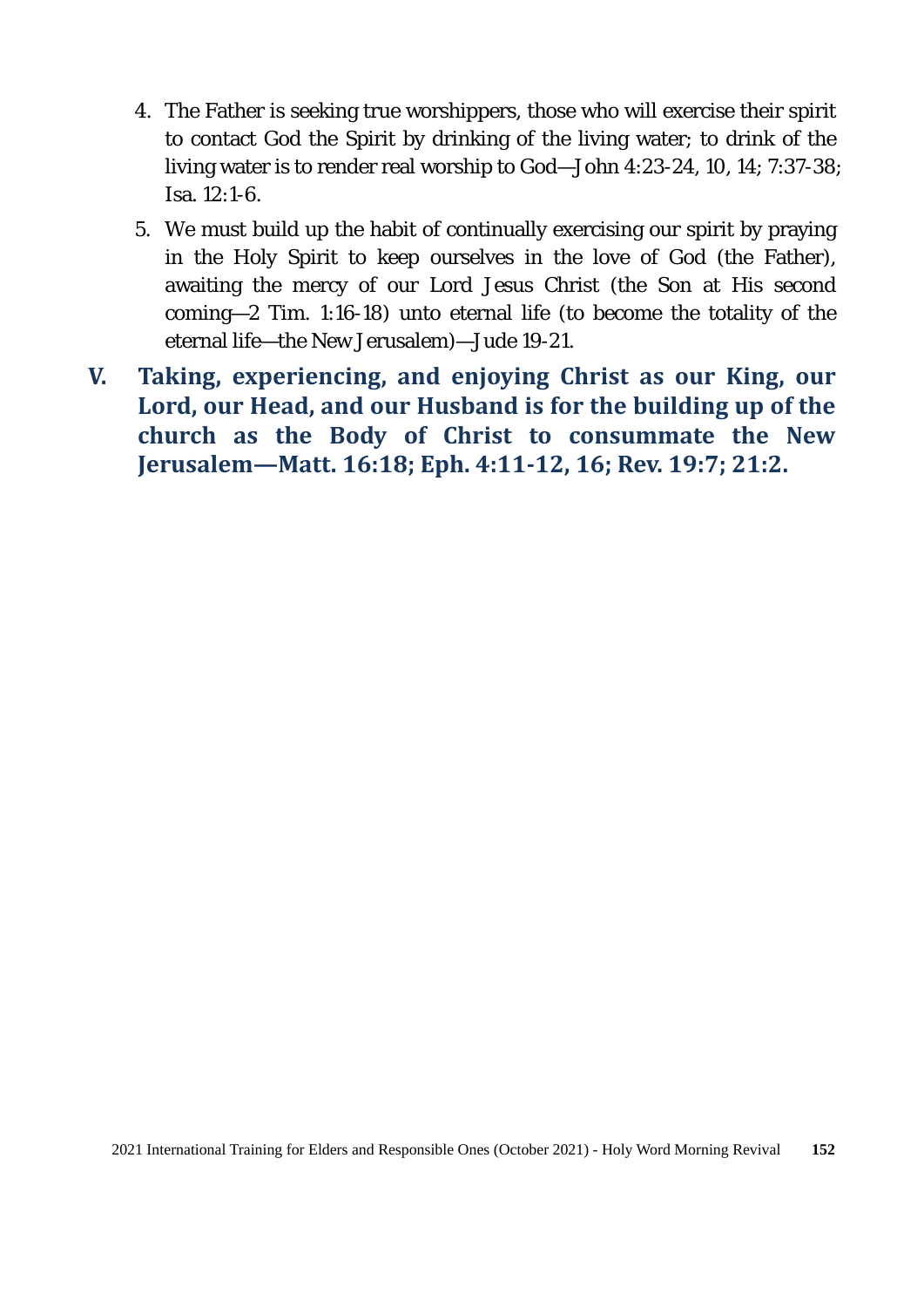### **Morning Nourishment**

- Ezek. 1:22 …There was the likeness of an expanse, like the sight of awesome crystal,…over their heads…
- 26 And above the expanse…was the likeness of a throne, like the appearance of a sapphire stone; and upon the likeness of the throne was One in appearance like a man, above it.
- Acts 24:16 …I also exercise myself to always have a conscience without offense toward God and men.

Above the heads of the living creatures [in Ezekiel 1:26] is a clear expanse, a clear sky, that is expanding and yet was stable…. Above this clear sky there is a throne. We Christians need to maintain a clear sky with the Lord. This means that we need always to have a clear fellowship with Him. We should have nothing between us and the Lord. When there is nothing between us and the Lord, our sky will be crystal clear, and our conscience will be pure, void of any offense (Acts 24:16).

We need to be deeply impressed with the fact that, as Christians, …we need to have a conscience that is without offense. Whenever there is condemnation or an offense on our conscience, our sky immediately becomes cloudy, darkened, and foggy. At such times we should confess our failure and our sin to the Lord and receive His forgiveness and the cleansing of His precious blood (1 John 1:9, 7). This will cleanse our conscience so that it will be void of offense. We will again have a clear sky and a clear fellowship with the Lord, with nothing between us and Him. (Life-study of Ezekiel, pp. 111-112)

#### **Today's Reading**

Whenever we have such a clear sky in our Christian life and in our church life, we will also have the throne, which is above the clear sky (Ezek.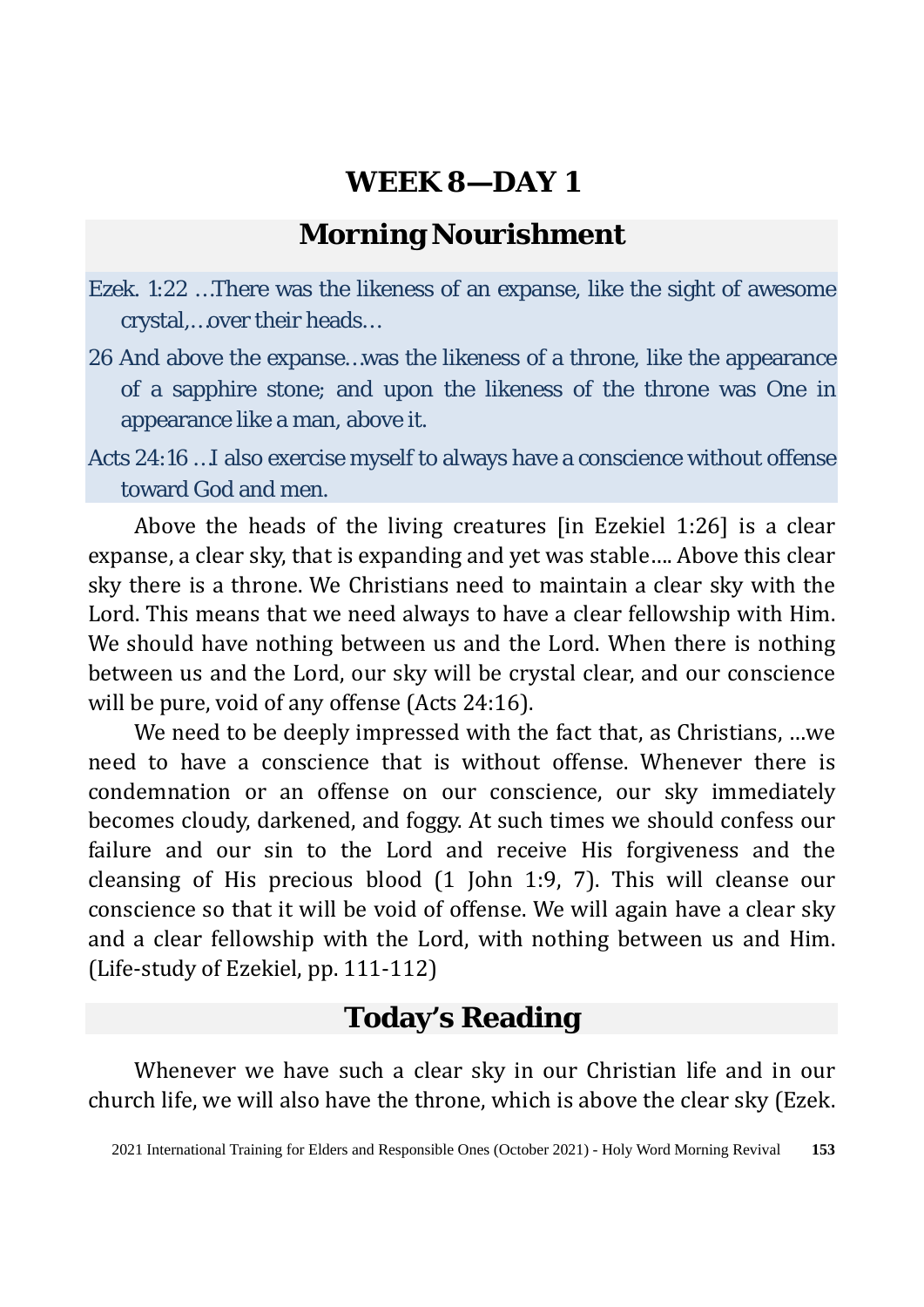1:26). The throne is the center of the universe, and it is where the Lord is. We often talk about the Lord's presence, but we need to realize that the Lord's presence is always with the throne. Where the Lord is, there His throne is. His presence can never be separated from His throne. The Lord's throne is in the third heaven, but His throne is also in our spirit. Hence, the Lord's throne is with us all the time.

As Christians and as local churches, we all should be under a crystal clear and expansive sky. Above this clear, expansive sky is the throne of the Lord. By having such a clear sky, we are spontaneously under the government of the Lord's throne. We should always be under the ruling of the Lord's throne. Because we are under the throne, we do not need policemen and law courts to rule over us.

The highest step in the spiritual experience of a Christian is to have the throne in our expanse, in our clear sky. To have the throne, or to arrive at the throne, is to allow God to have the highest and most prominent position in our Christian life. For God to have the throne in us means that He has the position to reign in us. Therefore, to reach the throne in our spiritual experience means that in everything we are completely submissive to God's authority and administration. Then we are no longer a person without the throne, without authority, without government.

A believer who does not have a clear sky with a throne above it can easily be loose and careless in his daily living. On the contrary, a believer who has a sky that is crystal clear has the sense of being under divine government and restraint; therefore, he cannot be loose or careless in anything he says or does. A believer who has a clear sky above him is under an authority which restricts and restrains him in things such as speaking or a display of anger. This authority is a matter of the throne.

A sapphire stone signifies a kind of heavenly condition which exists when God is present in a particular situation…. A sapphire stone is blue in color, and blue is a heavenly color indicating the situation and condition of God's presence. (Life-study of Ezekiel, pp. 112-114, 120)

Further Reading: Life-study of Judges, msg. 1; Life-study of 1 & 2 Samuel, msg. 6; Life-study of Ezekiel, msgs. 10-12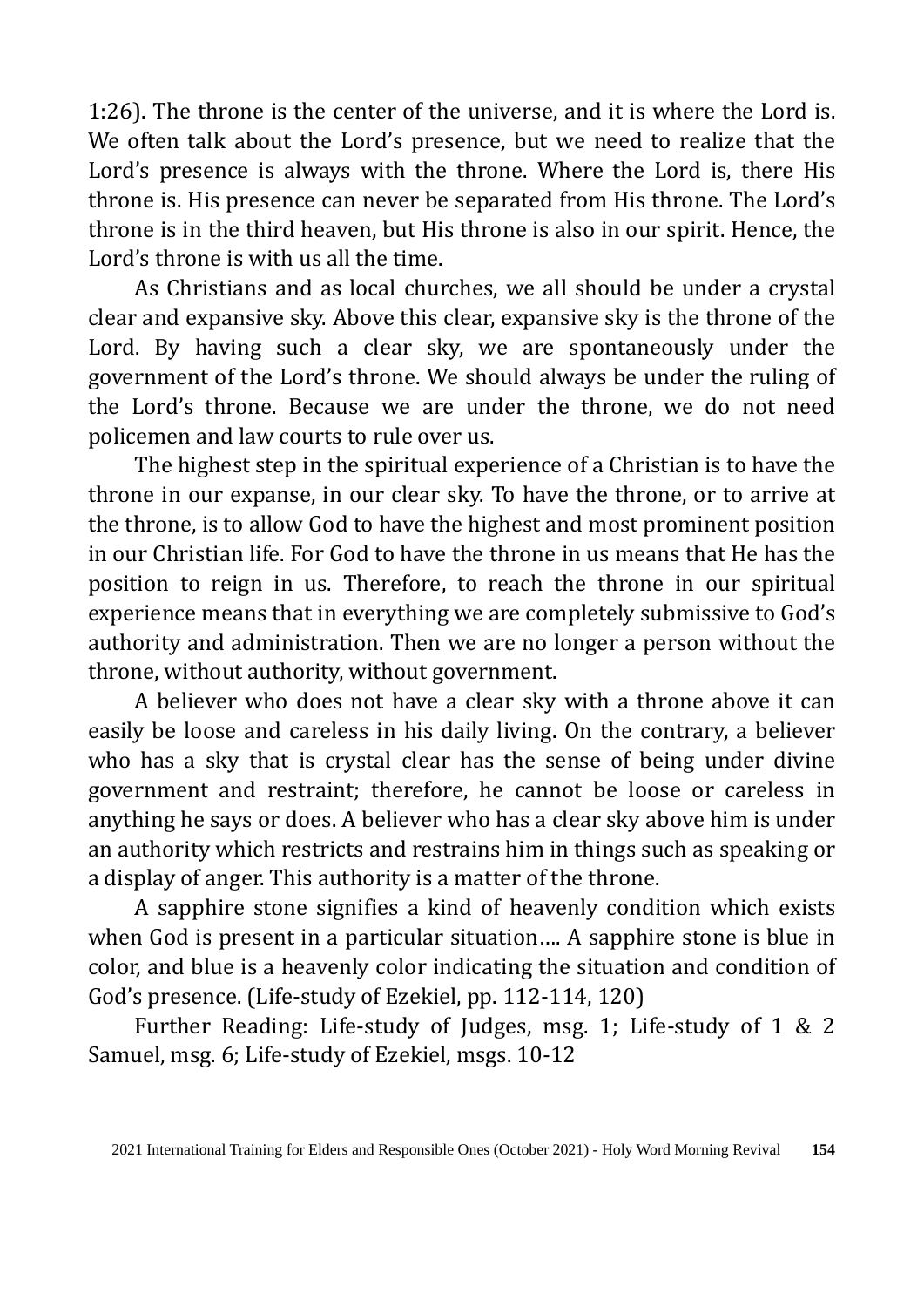#### **Morning Nourishment**

- 2 Cor. 5:9 Therefore also we are determined, whether at home or abroad, to gain the honor of being well pleasing to Him.
- 14-15 For the love of Christ constrains us because we have judged this, that One died for all, therefore all died; and He died for all that those who live may no longer live to themselves but to Him who died for them and has been raised.

Why in 2 Corinthians 5:15 does Paul speak of living to the Lord and not living by Him, for Him, or with Him? To answer this question, it will be helpful to read Galatians 2:19: "For I through law have died to law that I might live to God." Although the phrase live to God is difficult to define, it is rich in its implications….To live to the law means that we are under the law, directed by the law, governed by the law, and have the responsibility to fulfill the law. To live to God, or to the Lord, means that we are under the Lord's direction and control and that we want to fulfill His requirements, satisfy His desires, and complete what He intends.

Worldly people live to themselves. But the love of Christ constrains us to live to Him and not to ourselves. To live to ourselves means that we are under our own control, direction, and governing and that we care for our own aims and goals. This is to live not only for ourselves; it is to live to ourselves. But the apostles, who were ripe and ready for rapture, had the single ambition of pleasing the Lord by living to Him. They were absolutely under the Lord. They were under His direction, control, and governing. Everything they did was to fulfill the Lord's purpose and desire. As such persons, they did not live to the law, to themselves, or to anything other than the Lord. (Life-study of 2 Corinthians, p. 117)

### **Today's Reading**

Paul did not live to himself or to anything other than his Master, Christ.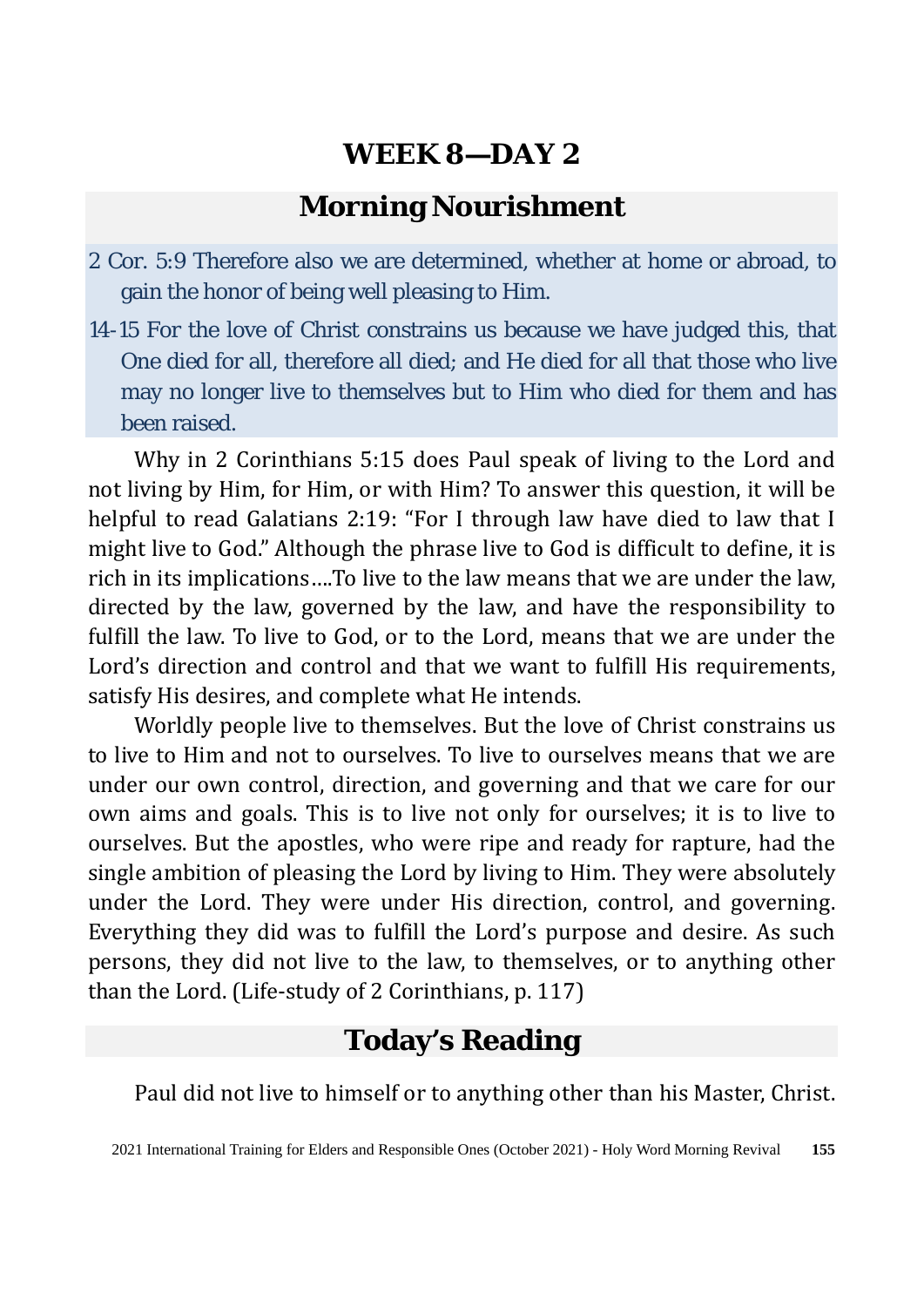He was always exercised to do what would please the Lord. He was very different from the rabbis who lived to the law and did everything with a view to the law. As one who was mature, ripe, and ready for the rapture, Paul's only aim was to please his Master, the very One whose coming he was awaiting. Paul sought to please the Lord not by doing a work, but by living to Him in every aspect of his daily life. Likewise, we today should not seek to please ourselves, but seek to please the Lord by living to Him. All that we do must be to Him. This is the vital matter in this portion of 2 Corinthians 5.

In verse 14 Paul explains, "For the love of Christ constrains us because we have judged this, that One died for all, therefore all died." The love of Christ toward us was made manifest on the cross through His death for us (Gal. 2:20). This love constrains us. Literally, it presses on us from all sides, holding us to one end, forcibly limits, confines us to one object within certain bounds, shuts us up to one line and purpose, as in a narrow, walled road…. In such a way the apostles were constrained by the love of Christ to live to Him. The phrase beause we have judged this means having concluded this, probably at the time of conversion. Paul concluded that because One died for all, therefore all died. Christ's loving death was the motivating factor of the apostles' being constrained to live a loving life for Him. Since Christ died as our substitute, suffering the sentence of death on behalf of us all, in the eyes of God we all died. Hence, we do not need to die in the way it is reserved for men to die and face judgment (Heb. 9:27).

Christ died on behalf of all so that we may no longer live to ourselves but to Him. Christ's death not only saves us from death so that we do not need to die, but it also causes us, through His resurrection, to live no longer to ourselves, but to Him. (Life-study of 2 Corinthians, pp. 118, 120)

Further Reading: CWWL, 1967, vol. 2, "An Autobiography of a Person in the Spirit," ch. 6; CWWL, 1991-1992, vol. 1, "The Central Line of the Divine Revelation," ch. 1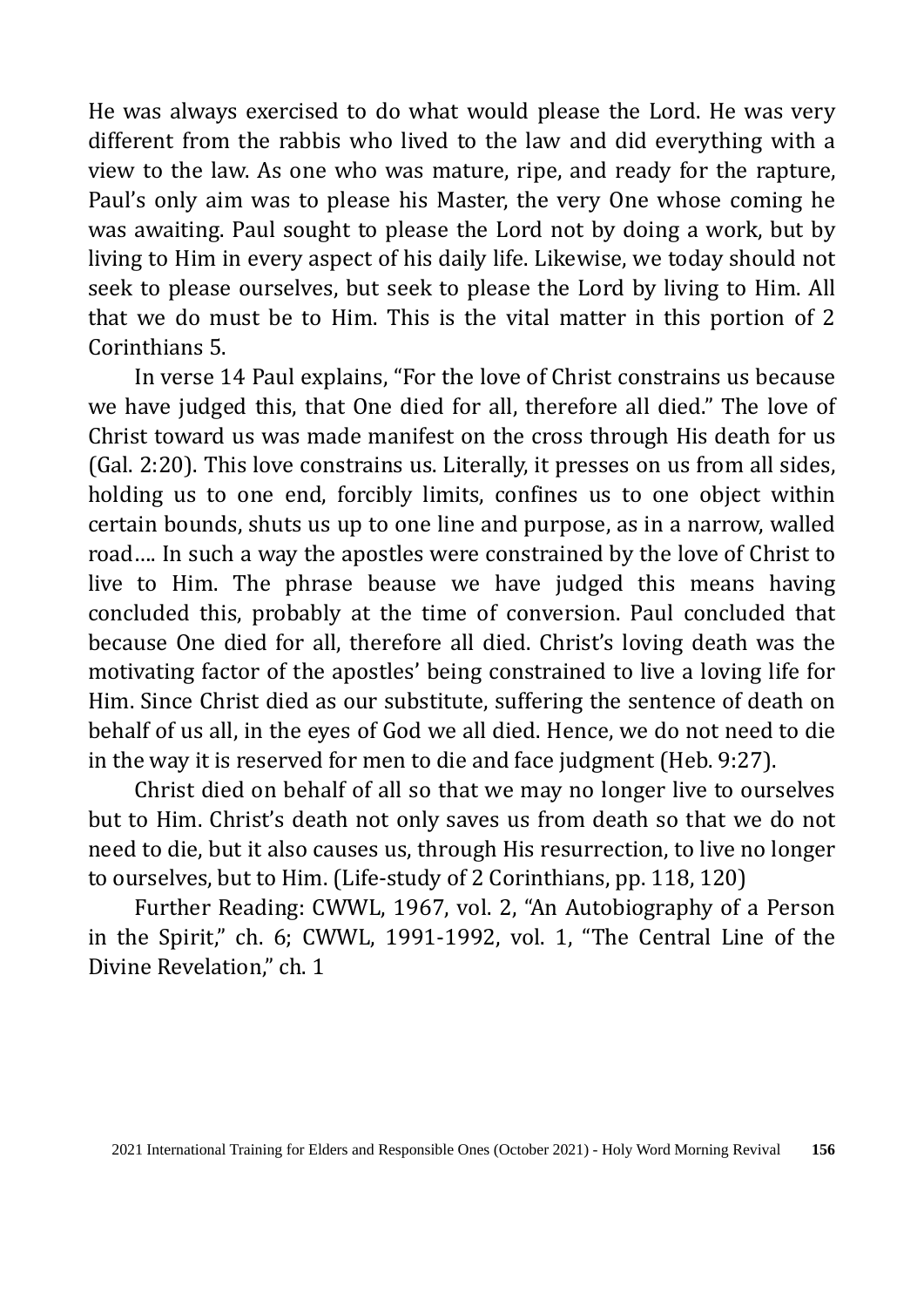#### **Morning Nourishment**

- Col. 1:18 And He is the Head of the Body, the church; He is the beginning, the Firstborn from the dead, that He Himself might have the first place in all things.
- 2:19 And…holding the Head, out from whom all the Body, being richly supplied and knit together by means of the joints and sinews, grows with the growth of God.

In the divine economy Christ is the One having the preeminence in all things. The book of Colossians reveals that Christ is preeminent, that He has the first place in everything [Col. 1:18]…. Both in the first creation and in the new creation Christ occupies the first place….We need to see that in the divine economy Christ occupies the first place, the place of preeminence, in both the old creation and the new creation. Both in the universe and in the church Christ is the preeminent One. If we see this as a vision, not as a mere doctrine, our living and our church life will be revolutionized. We shall realize that in all things Christ must be the first. He must be the first in our married life, family life, business life, and school life. He must have the preeminence in the universe, in the church, and in every aspect of our daily living. (The Conclusion of the New Testament, p. 260)

### **Today's Reading**

God's eternal intention is to head up all things in Christ, who has been appointed to be the universal Head….One by one, God rescues His people from the heap caused by the universal collapse…and [places] us under the unique Head, Christ. Because of the angelic rebellion and the human rebellion, none of the created beings is under any head. There is simply no headship in the universe. But Ephesians 1:10 says that all things are to be headed up in Christ….God… is working to bring every item in the universal collapse back to the headship of Christ.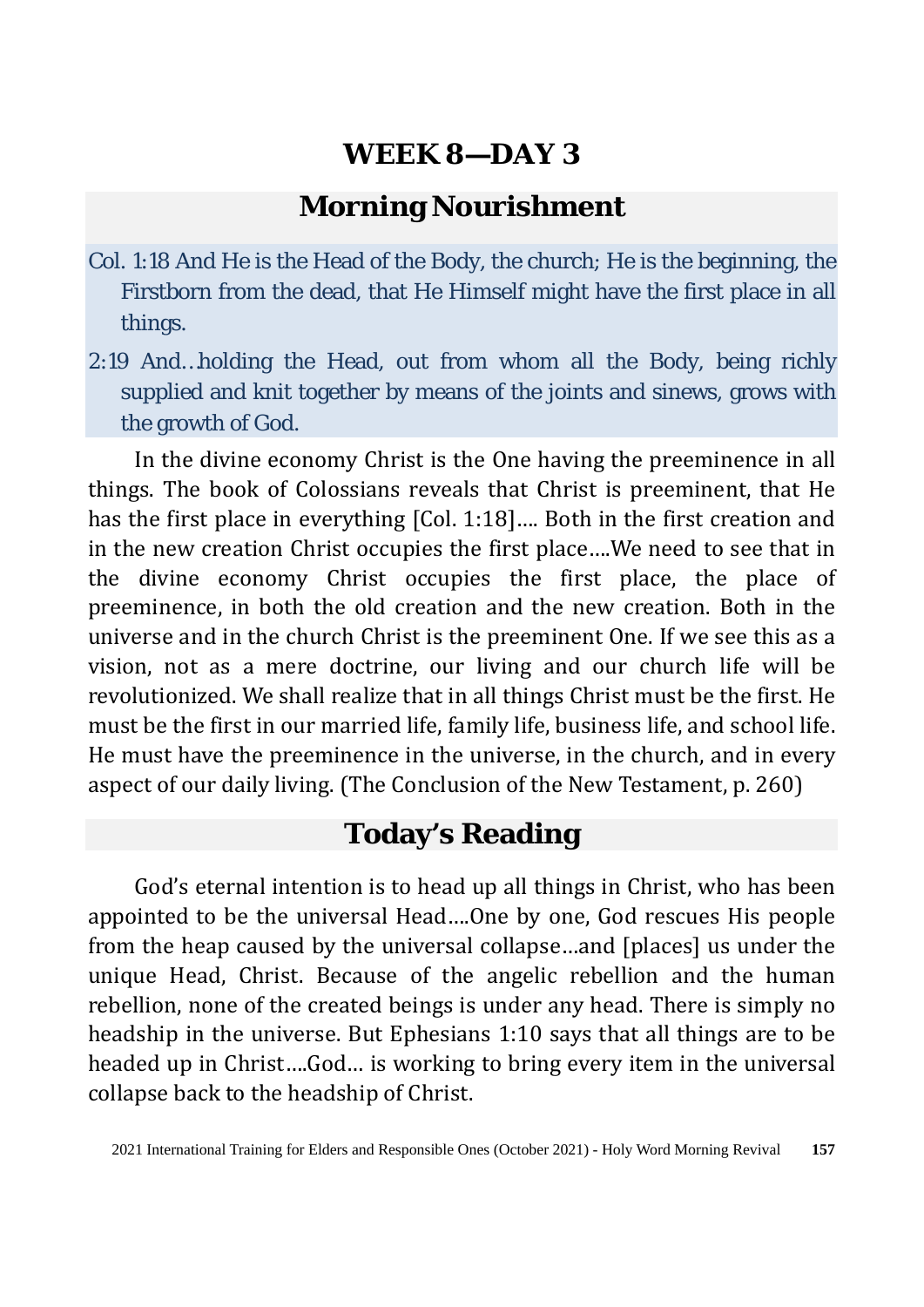The first step is for God to bring His chosen ones, His sons, out of the collapse and to place them under the headship of Christ….Thus, the church life must be a life of being headed up. In the church life it is God's chosen ones, not the world leaders, the unbelievers, or the animals, that are being headed up. God is heading up all His chosen ones to be the Body of Christ with Christ as the Head. Eventually, this Body with Christ as the Head will be the universal Head over all things. Today we in the church are taking the lead to be headed up in Christ. If we are not willing to be headed up in the church life, we shall delay the heading up of all things. In fact, God will not have a way to accomplish the heading up of all things in Christ if we, the chosen ones, are not willing to be headed up. It is important to see that the heading up in the church is a matter in life….To head up all things in the church without the growth in life is simply to have an organization. The proper heading up is the growing of life. The more you grow in life, the more life you will have, the more heading up there will be, and the more you will be rescued from the heap of collapse. (Life-study of Ephesians, pp. 76-77, 79)

Christ is the Head, and we are the members. Colossians 2:19 reminds us that we must hold the Head, "out from whom all the Body, being richly supplied and knit together by means of the joints and sinews, grows with the growth of God." To hold the Head means that there is direct communication between us and Him. There is no separation between Him and all the members. The members correspond to whatever the Head ministers. The result of this correspondence is the growth in life. By holding the Head, there is an inward growth, not an outward move. In this close communication between the Head and the members, all His riches are ministered into the members, and all the negative things are swallowed up by the supply of life from the Head. (CWWL, 1980, vol. 2, "The Heavenly Ministry of Christ," p. 97)

Further Reading: The Conclusion of the New Testament, msgs. 24, 31; Life-study of Ephesians, msgs. 8, 32, 35, 69; CWWL, 1980, vol. 2, "The Heavenly Ministry of Christ," chs. 1, 5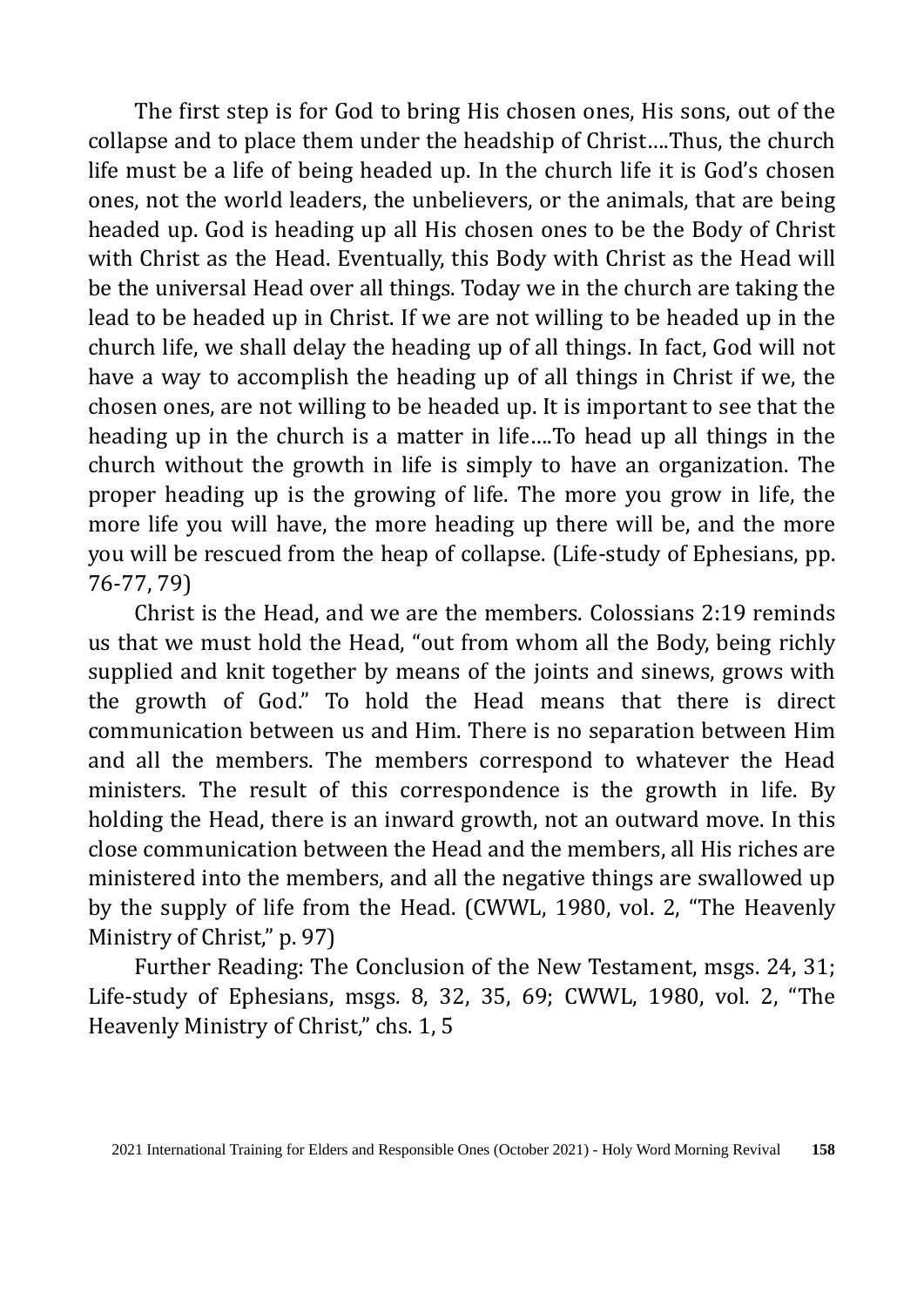#### **Morning Nourishment**

- Eph. 1:10 Unto the economy of the fullness of the times, to head up all things in Christ, the things in the heavens and the things on the earth, in Him.
- 22-23 And He subjected all things under His feet and gave Him to be Head over all things to the church, which is His Body, the fullness of the One who fills all in all.

Through all the dispensations of God in all the ages, all things will be headed up in Christ in the new heaven and new earth. This will be God's eternal administration and economy. God gave Christ to be the Head over all things to the church. The little word to [in Ephesians 1:22] implies transmission. It indicates that Christ's headship is being transmitted to the church. (Life-study of Ephesians, pp. 73-74)

### **Today's Reading**

The church can share the headship of Christ because the church is the Body of Christ. The King is not just the Head, but the Head with the Body. Christ is not only the Head but also the Body (1 Cor. 12:12). Because the church is the Body and because Christ is both the Head and the Body, we may say that, in a sense, we, the Body, are also Christ. Although we are not the Head, we can share Christ's headship. We are the Body of the Head, and the Head is the head over all things. We are not only head over insects, cats, and dogs but also over presidents, kings, generals, and industrial leaders. We are over them all. (Life-study of Ephesians, p. 74)

The Triune God's threefold dispensing is included in the transmission of the transcending Christ and is completed and consummated in the all-inclusive transmission of the transcending Christ. Such an all-inclusive transmission brings us into union not only with the incarnated and crucified Christ but also with the resurrected and transcending Christ. In union with this transcending Christ, we have surpassed all the negative

<sup>2021</sup> International Training for Elders and Responsible Ones (October 2021) - Holy Word Morning Revival **159**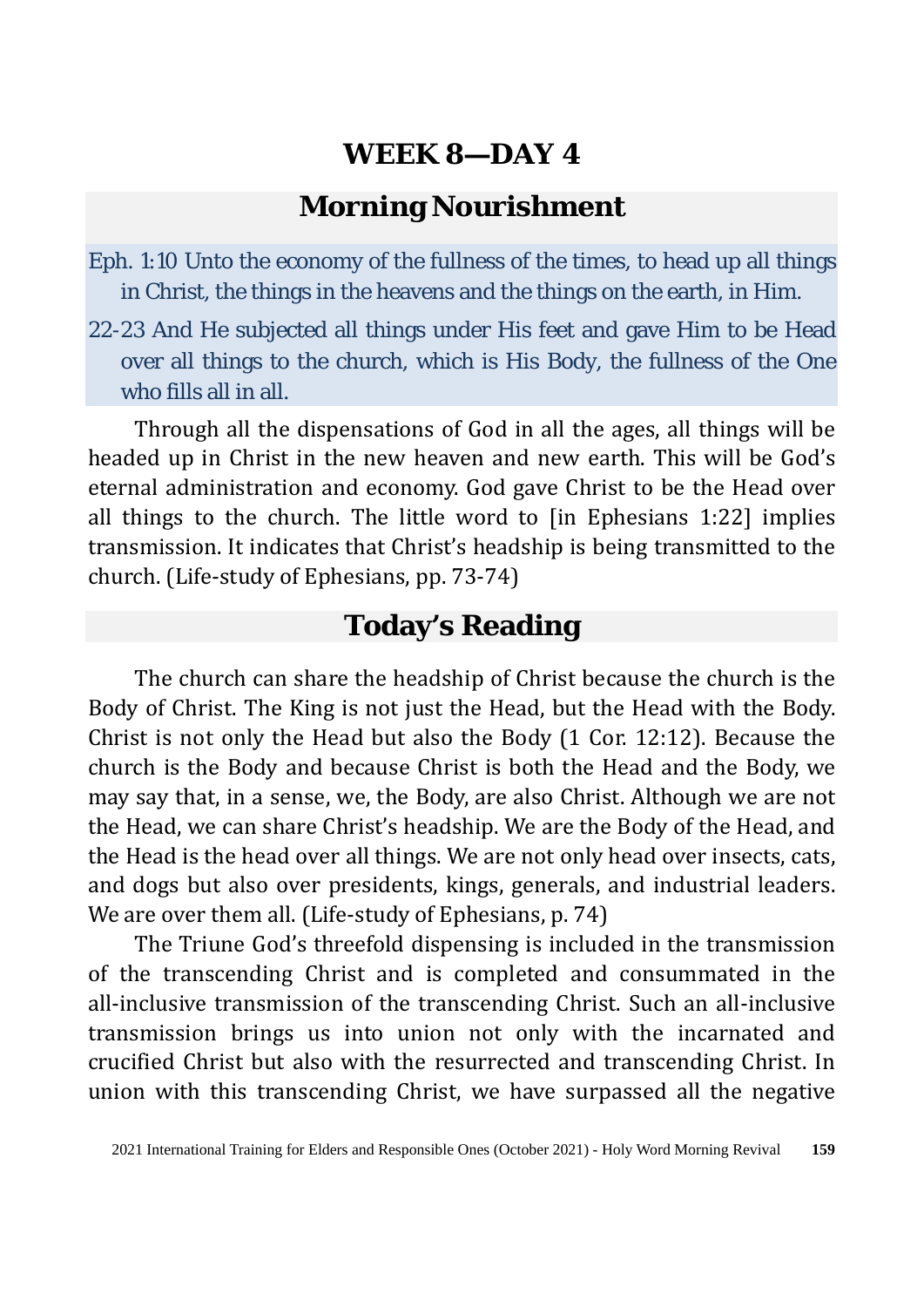things and transcended them all. The incarnated and crucified Christ has brought God to man and has accomplished an eternal redemption for us. But the power of Hades and the rule, authority, power, and lordship in the air are still the frustration to the God-chosen people in their participation in what Christ has done for them in His new covenant. Through His resurrection and ascension, Christ has conquered the power of Hades and surpassed and transcended all the power of darkness in the air. In union with such a Christ, we are participating all the time in all His success in His resurrection and ascension. (CWWL, 1993, vol. 2, "The Issue of the Dispensing of the Processed Trinity and the Transmitting of the Transcending Christ," p. 526)

We need to be strengthened with power through His Spirit into the inner man [Eph. 3:16]. This word into indicates transmission. You are receiving the divine transmission of this fourfold power, the resurrection power, transcending power, subduing power, and overruling [heading-up] power. In Ephesians 1 this power was toward us, but in chapter 3 the strengthening is with this power into our spirit, into our inner man. This power for the strengthening is not only within us but also in the heavens being transmitted into us.

The issue of this strengthening is "that Christ may make His home in your hearts" (v. 17). Not only is Christ in our spirit, but also, as a person, He must inhabit our whole inward being, our heart….Christ will take over our entire inward being. When we are strengthened into our inner man, into our spirit, it will be easy for Christ as the indwelling Spirit to saturate every inward part of our being. It will be easy for Christ as the indwelling Spirit to take over our mind, our emotion, and our will. Then Christ can settle down in our being, making His home in our hearts. (CWWL, 1970, vol. 2, "The Two Greatest Prayers of the Apostle Paul," p. 414)

Further Reading: CWWL, 1993, vol. 2, "The Issue of the Dispensing of the Processed Trinity and the Transmitting of the Transcending Christ," chs. 4-6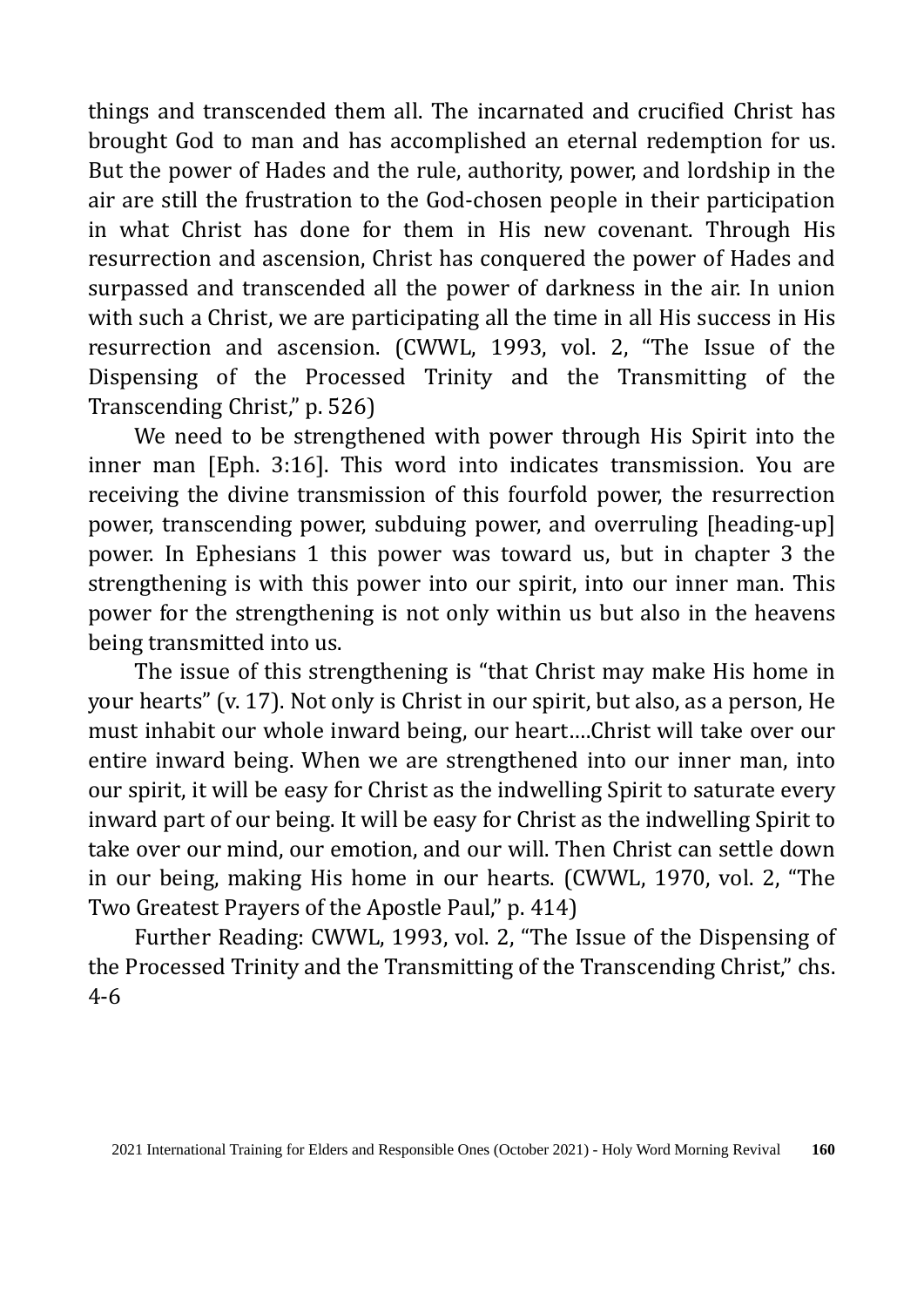### **Morning Nourishment**

S. S. 1:2-4 Let him kiss me with the kisses of his mouth! For your love is better than wine. Your anointing oils have a pleasant fragrance; your name is like ointment poured forth; therefore the virgins love you. Draw me; we will run after you—the king has brought me into his chambers—we will be glad and rejoice in you; we will extol your love more than wine. Rightly do they love you.

[In Song of Songs 1] the seeker longs for kisses, not just one kiss [v. 2a]. The most impressive thing about weddings in the Western world is the time of kissing. The bridegroom opens the bride's veil to kiss her with his own mouth. He does not kiss the ears or the nose of the bride but her mouth. This is the most personal and affectionate thing….This is what it means to pursue Christ.

According to the New Testament, God's ordained way for man to receive Him in this kind of personal and affectionate way is first to believe in Him. To believe in Him is to receive Him as the divine life into us so that we may have an organic union with God in the divine life.

Now that we have received Christ into us, what does God want us to do?…According to the New Testament, after we believe in Christ, after we receive Him as the divine life into us, we have to love Him [cf. 1 Cor. 2:9]. (CWWL, 1994-1997, vol. 3, "Crystallization-study of Song of Songs," pp. 255-256)

### **Today's Reading**

The seeker goes on to say, "Your love is better than wine" (S. S. 1:2b)….No wine can compare with His unrivaled love. Nothing is so cheering as Christ's love.

Verse 3 says, "…Your name is like ointment poured forth; / Therefore the virgins love you." Christ's name signifies Christ's person, His being, and Christ is the compound Spirit signified by the anointing ointment in Exodus

<sup>2021</sup> International Training for Elders and Responsible Ones (October 2021) - Holy Word Morning Revival **161**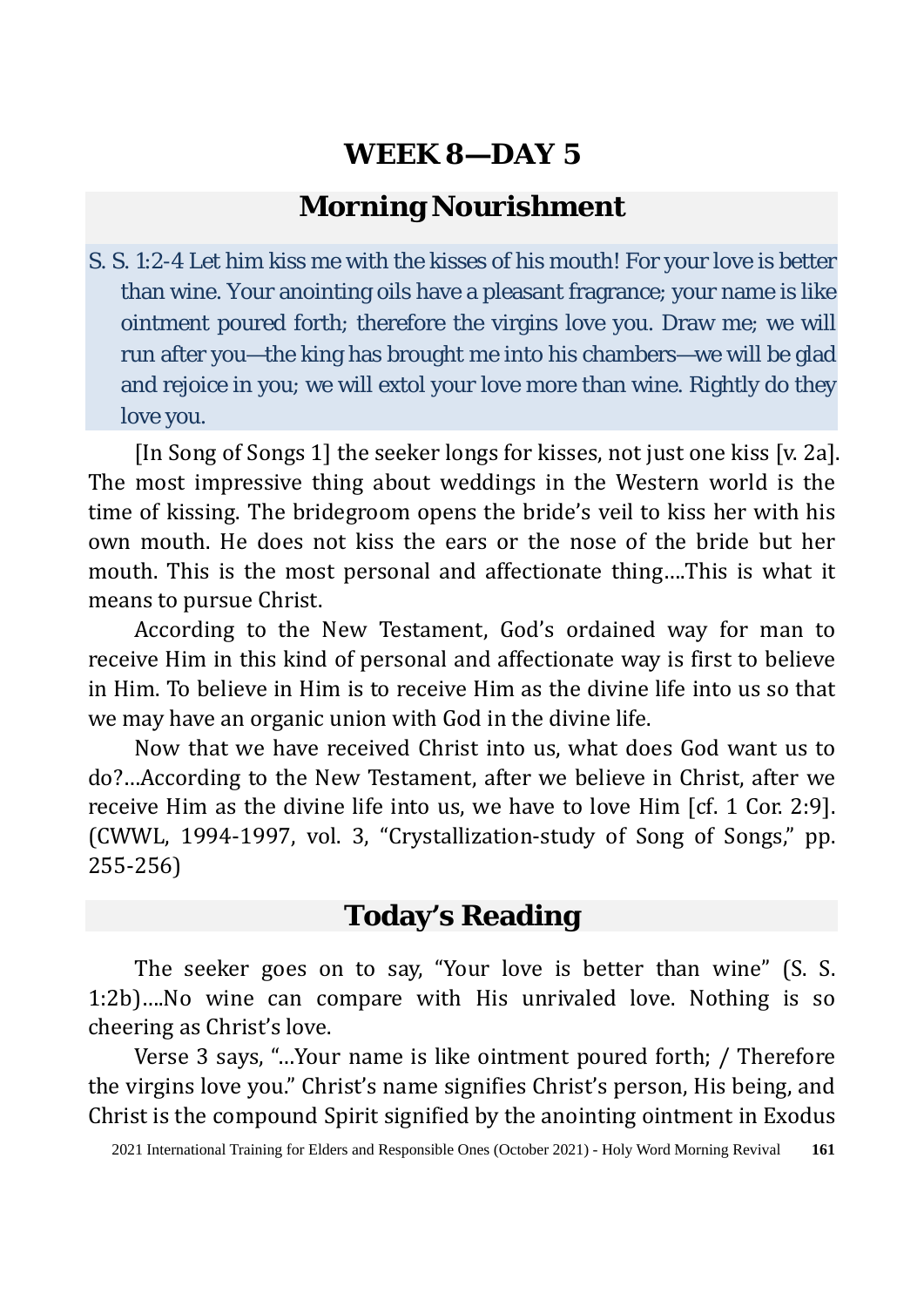30…(1 Cor. 15:45b). This indicates that Christ's name as His person is the anointing ointment….Christ is compounded with God, with man, with His death, with the effectiveness of His death, with His resurrection, and with the power of His resurrection. At least these six things are compounded together to be the anointing ointment, signifying Christ in His resurrection as the compound Spirit. If someone says your name, you respond because you are the person of that name. Christ's charming name, His person, is the all-inclusive compound Spirit. His love is attracting, His name is charming, and His person is captivating. He has drawn and captivated millions of His lovers to pursue after Him and is still doing the same today.

After you have received Christ as your life, you must have a very personal seeking after Christ. No one can represent you or do anything for you in this matter…. Every believer's relationship with Christ must be personal and affectionate.

The seeker said, "Draw me" [S. S. 1:4]. She did not say, "Draw us."…We want a drawing from the Lord that is His personal and affectionate doing. We want Him to be with us in a personal and affectionate way. All the religions, including Christianity, …portray God merely as great, almighty, sovereign, majestic, and even unapproachable; no one can or even dares to touch God. To say that God is majestic is not wrong, but that is only one attribute of the Divine Being. Regardless of how great, sovereign, almighty, and majestic God is, when He wanted to build up His relationship with man, He took the personal, affectionate way. He took the way of becoming a man.

We all need to take heed to what the seeker says: "Let him kiss me with the kisses of his mouth!"..."Your love is better than wine."..."Draw me; we will run after you."…We need this kind of personal and affectionate seeking after Him, and we need to build up such a relationship with Him that is so personal and affectionate. (CWWL, 1994-1997, vol. 3, "Crystallization-study of Song of Songs," pp. 256-258, 260)

Further Reading: Life-study of Joshua, msg. 9; CWWL, 1994-1997, vol. 3, "Crystallization-study of Song of Songs," chs. 1-2; CWWL, 1991-1992, vol. 2, "The Christian Life," ch. 15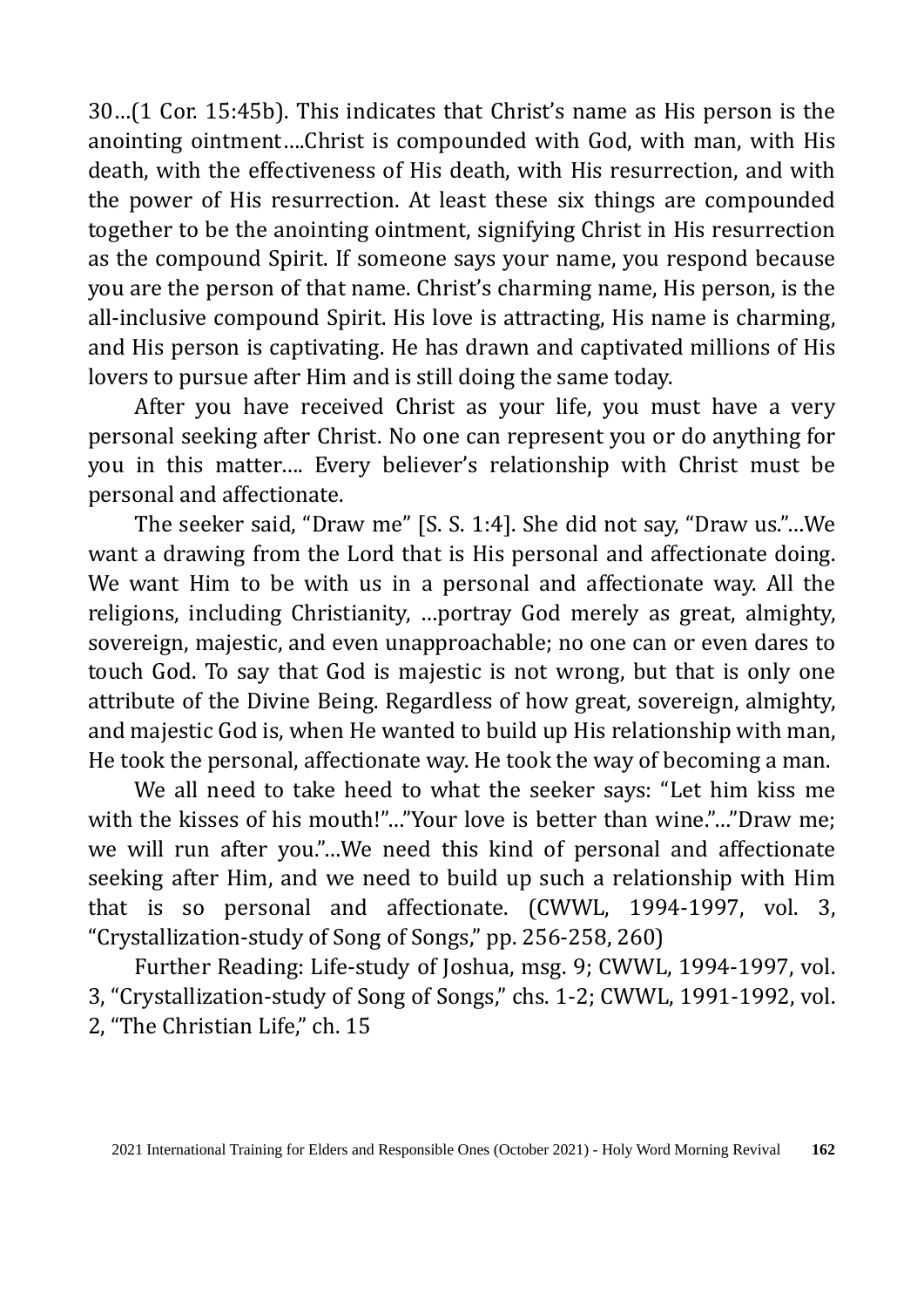### **Morning Nourishment**

S. S. 1:4 Draw me; we will run after you—the king has brought me into his chambers—we will be glad and rejoice in you; we will extol your love more than wine. Rightly do they love you.

1 Cor. 15:45 …"The first man, Adam, became a living soul"; the last Adam became a life-giving Spirit.

In saving us and in building up a relationship with us, God came to visit us personally and affectionately. How personal and affectionate Jesus was in the Gospels! But this was His visitation to His chosen people in the physical life. He was a man physically but was not yet the Spirit.

Through His death and in His resurrection He became "another kind of Jesus." He was no longer physical, because He became a life-giving Christ, a life-giving Spirit.

When Christ was in the flesh, He could visit His disciples outwardly and openly, but there was no possibility for Him to visit His disciples inwardly and privately. Today Christ visits us privately and spiritually because He is the life-giving, compound, consummated, all-inclusive Spirit. (CWWL, 1994-1997, vol. 3, "Crystallization-study of Song of Songs," p. 263)

### **Today's Reading**

First, in Song of Songs the Lord captivates His seeker, and she with all her companions follows Him. To pursue Christ for satisfaction is the first "crystal" in Song of Songs. The second crystal is the King bringing His seeker into His inner chambers…. In a figure of speech the king's inner chambers signify our regenerated spirit as Christ's inner chambers.

According to the New Testament teaching, our regenerated spirit is not only for us to have a means to receive Him but also for us to contain Him. Second Timothy 4:22 says, "The Lord be with your spirit." Ephesians 3:16 says that we need to be strengthened into our inner man. The inner man is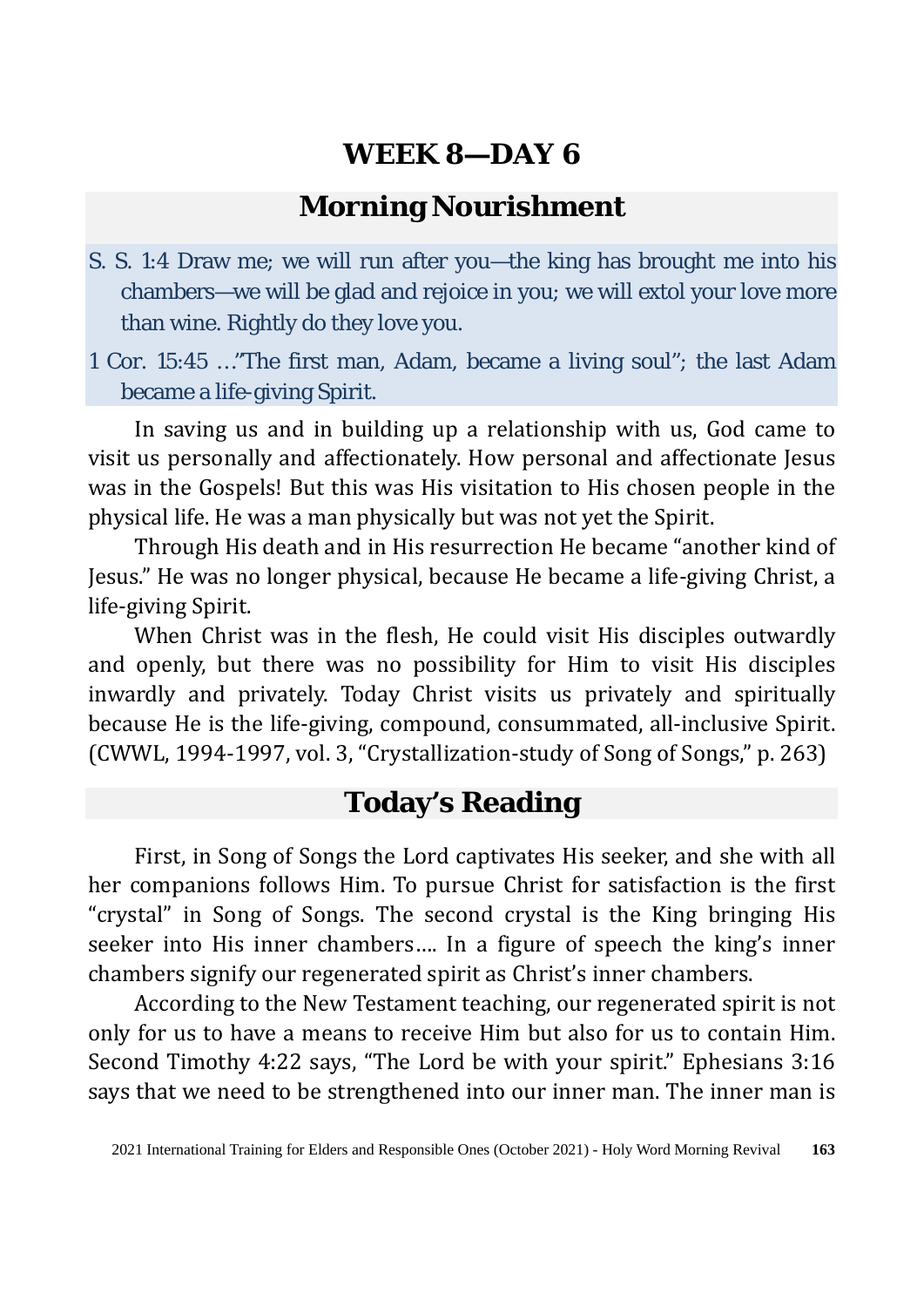our regenerated spirit. Ephesians 2:22 shows that our spirit is a habitation, a dwelling place, to God. The real inner chambers to God are our spirit. Christianity preaches the physical Jesus, but we preach the pneumatic Christ, the Christ who is the Spirit (2 Cor. 3:17). This One is private and spiritual.

Christ the King brings His seekers into His chambers, that is, into their regenerated spirit; His dwelling place…. According to our experience, our spirit is the Holy of Holies—the dwelling place, the inner chambers, of the Triune God. In this first chapter of Song of Songs He and we have the private and affectionate fellowship.

The King knows where to go. We must go to our spirit. The inner chambers of Christ are His lovers' regenerated spirits mingled with and indwelt by Him as the life-dispensing Spirit (Rom. 8:16; 2 Tim. 4:22; Rom. 8:11) and are the practical Holy of Holies in Christ's lovers for their participation in and enjoyment of the pneumatic Christ as the consummated Triune God (Heb. 4:16).

First, God saves us; then the Lord leads us to know how to contact Him in our spirit privately and spiritually. Because we want to enjoy His rich presence with His rest and satisfaction, He tells us clearly that He is only with His flock, the church. The essence of the church is the organic Body of Christ, which consummates in the New Jerusalem. After we were saved, our concern was merely for our satisfaction, but Christ's concern is God's satisfaction—to have His eternal economy accomplished by having us as the members of the church, the essence of which is the organic Body of Christ, which ultimately consummates in the New Jerusalem.

When we fellowship with Christ privately and spiritually, He will direct our feet to go forth on the footsteps of the flock. Then we will be in the church for the Body of Christ and for the consummation of the New Jerusalem. (CWWL, 1994-1997, vol. 3, "Crystallization-study of Song of Songs," pp. 263-265, 270)

Further Reading: Life-study of Ruth, msg. 4; CWWL, 1967, vol. 1, pp. 139-146